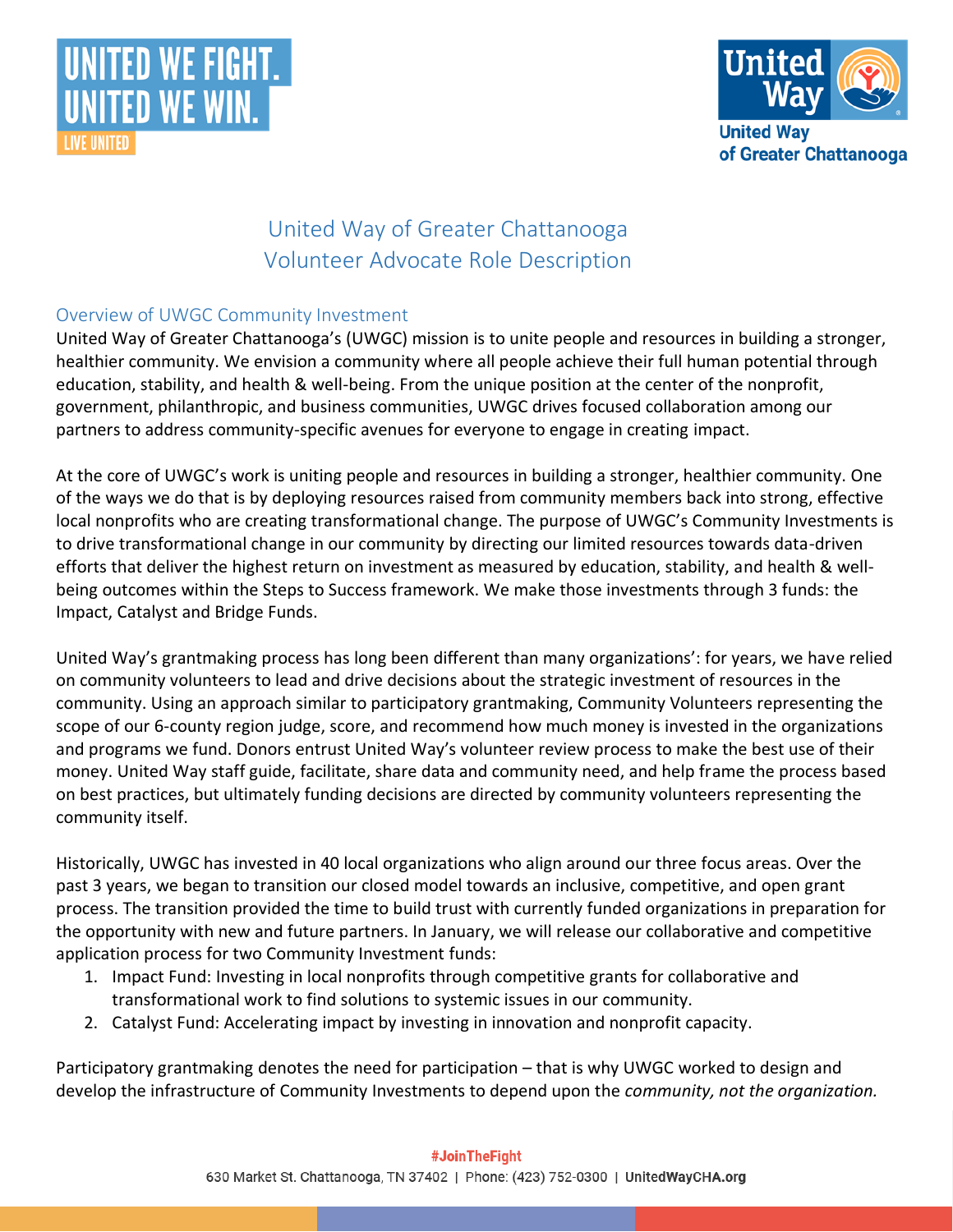



## Volunteer Advocates Purpose & Description

The purpose of the Community Investment Volunteer Advocates (VAs) is to provide an impartial and objective review for all applications; bring community voice into the investment process; and increase capacity to cultivate deep, meaningful relationships through empowering and supporting organizations. Responsibilities include reading, reviewing, and evaluating up to 3 assigned grant applications; learning about and advocating for awarded organization(s); and becoming a resource for expertise and capacity-building for awarded organization(s). VAs will and should reflect the diversity and uniqueness of our 6-county region of Greater Chattanooga. Individuals of various backgrounds, demographics, professional and personal expertise, passions, and goals bring deep value to the scope of impactful work for resource investment.

#### Volunteer Requirements & Qualifications

This group of volunteers must have a civic awareness and understand and believe in the goal of for our community to truly work towards opportunity for all. These volunteers must consist of individuals with expertise in one or more of the following areas: community planning; awareness of community needs and assets; expertise in the area(s) of education, stability/economic mobility, and/or health & well-being; data and learning; equity, diversity, and inclusion expertise; financial expertise; or legal expertise.

### Volunteer Commitment & Expectations

- Volunteer Advocates will meet annually from March to May to review, score, and recommend funding to the Community Investment Committee.
- Each term is three (3) consecutive years with the opportunity to reapply and enroll after term completion
- Attend VA trainings in March and April
- Commit to Diversity, Equity and Inclusion in all decision-making
- Commit to acting in an ethical manner (i.e. full disclosure, record any conflicts of interest).
- Align with and practice United Way's Organizational values
- There is no minimum financial requirement
- Bring your best expertise, community connections, business, government, philanthropy, and passions.

## Benefits to Volunteering with UWGC

- 1. Build new and existing relationships with members of our community and further connect them to United Way of Greater Chattanooga.
- 2. Gain an understanding of key issues in our community to invest in best strategies and solutions.
- 3. Learning and development of skills such as professional credibility, processes, operations, leadership, interpersonal communication, decision-making, budgeting, and investments.
- 4. Access to a network of people who share your commitment to this region and serving all people in an equitable manner.
- 5. Expand network across a diverse scope of stakeholders, experiences, programs, and sectors to understand and impact all people.